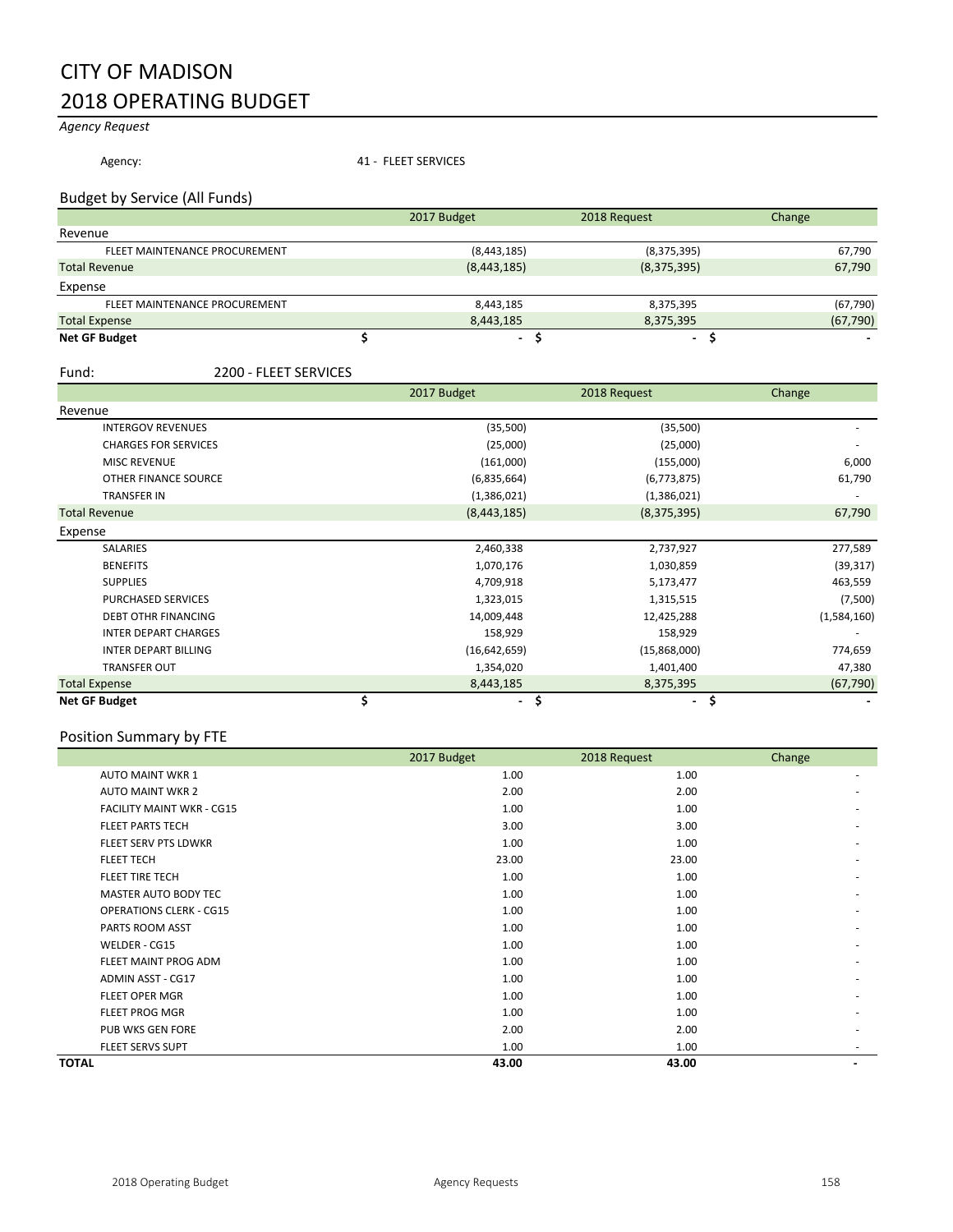

### Department of Public Works **Fleet Service Division**

Ronald Janowski, Interim Fleet Service Superintendent

200 North First Street Madison, Wisconsin 53704 Phone: (608) 246-4540 Fax: (608) 246-4585 [www.cityofmadison.com](http://www.cityofmadison.com/) 

Date: July 12, 2017

To: Dave Schmiedicke, Finance Director

From: Ronald Janowski, Interim Fleet Service Superintendent

Re: 2018 Fleet Service Operating Priorities

Fleet Service is responsible for the procurement and maintenance of a safe, reliable fleet of diverse equipment used by City agencies. Our mission is to support City agencies in the delivery of daily services to the Madison community.

Accomplishing our mission entails many services and daily subroutines. The 2018 Operating Budget focuses on five key areas paramount to achieving these goals:

- Budgeting for replacement of Police patrol vehicles using purchasing guidelines suited for the type of service. Replacing low-use skid steer loaders annually thereby saving the City money on maintenance and repairs associated with aged equipment.
- Continuation of Fleet's Preventative Maintenance Program, assuring consistent availability of vehicles and equipment for City agencies.
- Provision of prompt repair of Demand Maintenance for unscheduled breakdowns.
- Maintain fuel and dispensing/monitoring equipment at all current City locations to assure continued availability of fuel at all times throughout the year.
- Remove and dispose of equipment at the end of its useful life using a variety of methods that maximize residual values received for each vehicle or type of equipment.

Fleet Service has two initiatives planned for 2018 that have minimal Operating Expenses:

- Consolidation of diagnostic software onto single laptops for each Fleet facility to provide seamless access and support to the technicians.
- Continued reduction of over-servicing vehicles by using results of fluid analysis to assist with the determination of most cost effective service interval.

The Fleet Savings proposal in excess of \$300,000 will be accomplished through the time-lapse in hiring replacements for retirements and open positions remaining as long as service delivery goals are met.

/amm/cmm